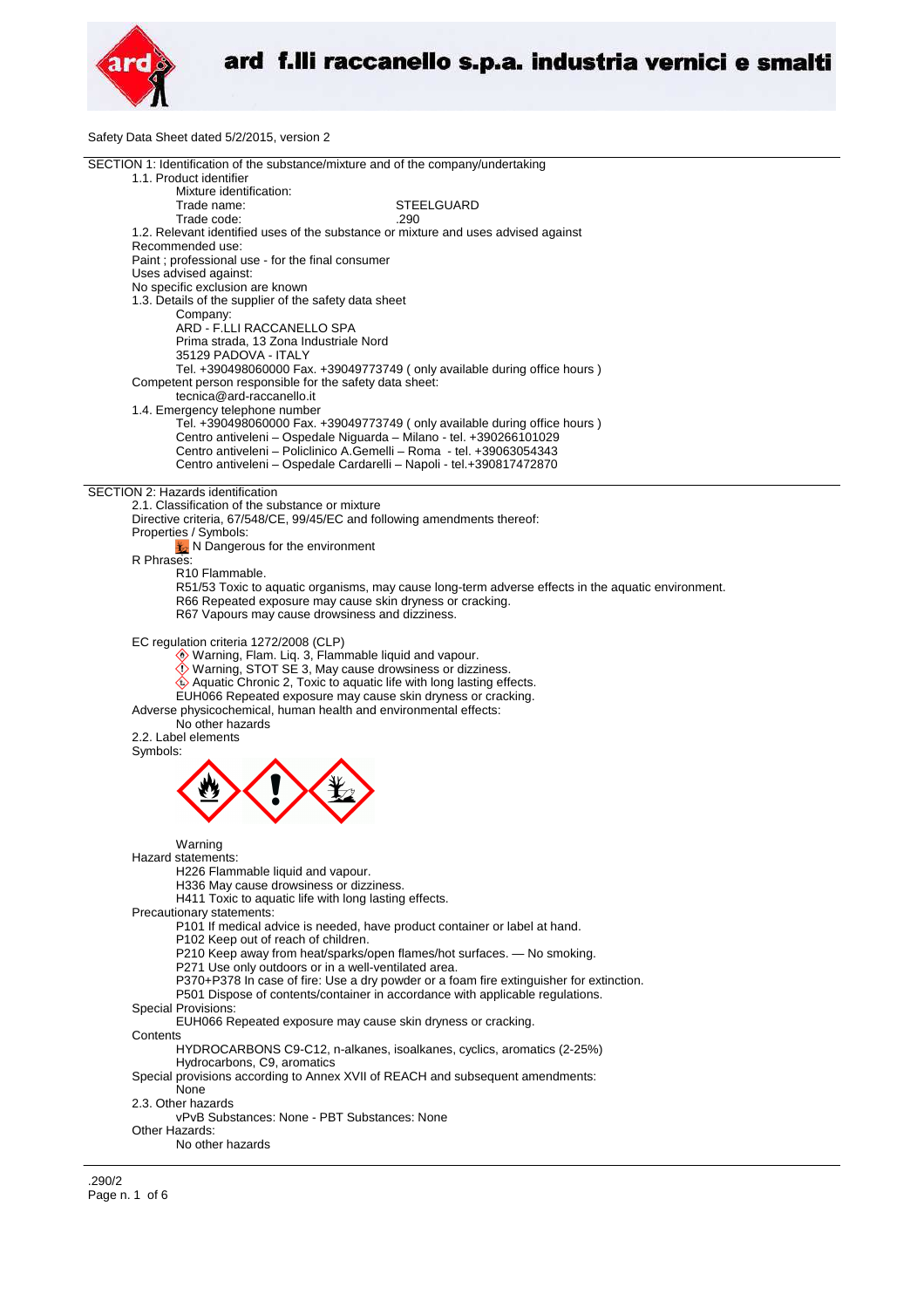Safety Data Sheet

SECTION 3: Composition/information on ingredients 3.1. Substances The product is not considered as a substance. Data not available 3.2. Mixtures Hazardous components within the meaning of EEC directive 67/548 and CLP regulation and related classification: 20% - 25% HYDROCARBONS C9-C12, n-alkanes, isoalkanes, cyclics, aromatics (2-25%) REACH No.: 01-2119458049-33, Index number: 649-330-00-2, EC: 919-446-0 Xn,N; R10-65-51/53-66-67 **<sup>◆</sup>2.6/3 Flam. Liq. 3 H226 3.10/1 Asp. Tox. 1 H304** 3.8/3 STOT SE 3 H336  $4.1/C2$  Aquatic Chronic 2 H411 DECLP\* DECLP (CLP)\* 12% - 15% Hydrocarbons, C9, aromatics REACH No.: 01-2119455851-35, Index number: 649-356-00-4, CAS: 64742-95-6, EC: 918-668-5 Xn,Xi,N; R10-37-51/53-65-66-67 **♦ 2.6/3 Flam. Liq. 3 H226 ♦ 3.10/1 Asp. Tox. 1 H304 12** 3.8/3 STOT SE 3 H336 3.8/3 STOT SE 3 H335  $4.1/C2$  Aquatic Chronic 2 H411 DECLP\* DECLP (CLP)\* 42 ppm Butanone; ethyl methyl ketone REACH No.: 01-2119457290-43, Index number: 606-002-00-3, CAS: 78-93-3, EC: 201-159-0 F,Xi; R11-36-66-67 **♦ 2.6/2 Flam. Lig. 2 H225 3.3/2 Eye Irrit. 2 H319** 3.8/3 STOT SE 3 H336 \*DECLP: Substance classified accordingly to Note P of the Annex I of directive 67/548/EEC. The classification as a carcinogen need not apply if it can be shown that the substance contains less than 0,1% w/w of benzene. \*DECLP (CLP): Substance classified in accordance with Note P, Annex VI of EC Regulation (EC) 1272/2008. The classification as a carcinogen or mutagen need not apply if it can be shown that the substance contains less than 0,1 % w/w benzene (EINECS No 200-753-7). When the substance is not classified as a carcinogen at least the precautionary statements (P102-)P260-P262-P301 + P310-P331 (Table 3.1) or the S-phrases (2-)23-24-62 (Table 3.2) shall apply. This note applies only to certain complex oil-derived substances in Part 3.

## SECTION 4: First aid measures

4.1. Description of first aid measures In case of skin contact: Wash with plenty of water and soap. In case of eyes contact: Rinse immediately with plenty of water and seek medical advice. In case of Ingestion: Do not under any circumstances induce vomiting. OBTAIN A MEDICAL EXAMINATION IMMEDIATELY. In case of Inhalation: Remove casualty to fresh air and keep warm and at rest. 4.2. Most important symptoms and effects, both acute and delayed **Drowsiness Dizziness** Nausea 4.3. Indication of any immediate medical attention and special treatment needed Treatment: Treat symptomatically. SECTION 5: Firefighting measures 5.1. Extinguishing media Suitable extinguishing media: Use dry chemical or foam extinguishers. Extinguishing media which must not be used for safety reasons: Direct water jet. 5.2. Special hazards arising from the substance or mixture May produce toxic fumes of carbon monoxide if burning. Do not inhale explosion and combustion gases. 5.3. Advice for firefighters Use suitable breathing apparatus . Move undamaged containers from immediate hazard area if it can be done safely.

SECTION 6: Accidental release measures

6.1. Personal precautions, protective equipment and emergency procedures Wear personal protection equipment.

Remove all sources of ignition.

.290/2 Page n. 2 of 6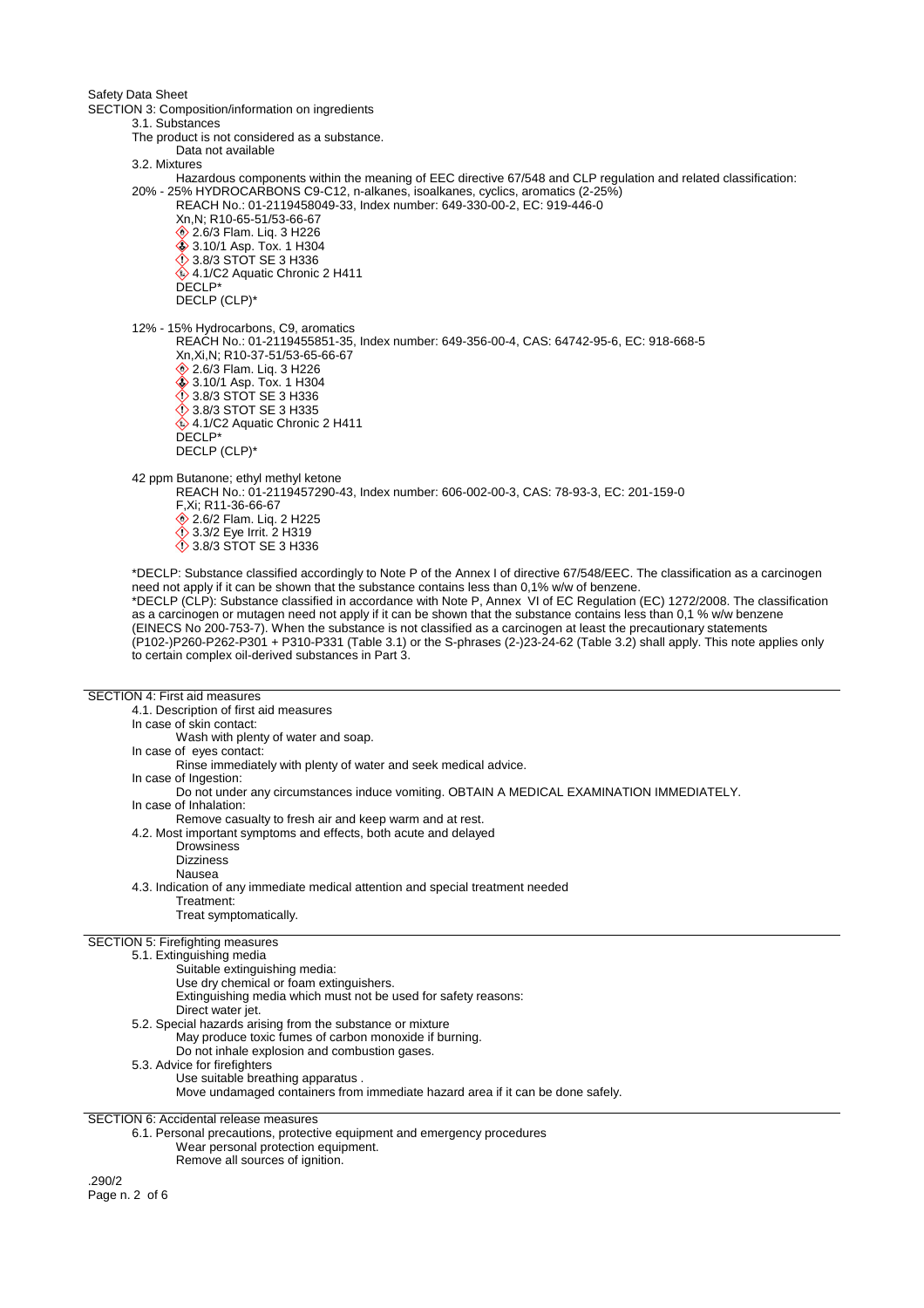Safety Data Sheet

Remove persons to safety.

See protective measures under point 7 and 8.

6.2. Environmental precautions

Do not allow to enter into soil/subsoil. Do not allow to enter into surface water or drains.

- Retain contaminated washing water and dispose it.
- In case of gas escape or of entry into waterways, soil or drains, inform the responsible authorities.
- 6.3. Methods and material for containment and cleaning up
- Suitable material for taking up: absorbing material, organic, sand.
- 6.4. Reference to other sections
- See also section 8 and 13

## SECTION 7: Handling and storage

| SECTION 7: Handling and storage                                                                                              |  |
|------------------------------------------------------------------------------------------------------------------------------|--|
| 7.1. Precautions for safe handling                                                                                           |  |
| Avoid contact with skin and eyes, inhalation of vapours and mists.                                                           |  |
| Don't use empty container before they have been cleaned.                                                                     |  |
| Contamined clothing should be changed before entering eating areas.                                                          |  |
| Do not eat or drink while working.                                                                                           |  |
| See also section 8 for recommended protective equipment.                                                                     |  |
| 7.2. Conditions for safe storage, including any incompatibilities                                                            |  |
| Keep away from unguarded flame, sparks, and heat sources. Avoid direct exposure to sunlight.                                 |  |
| Keep away from food, drink and feed.                                                                                         |  |
| Incompatible materials:                                                                                                      |  |
| None in particular.                                                                                                          |  |
| Instructions as regards storage premises:                                                                                    |  |
| Cool and adequately ventilated.                                                                                              |  |
| 7.3. Specific end use(s)<br>None in particular                                                                               |  |
|                                                                                                                              |  |
| SECTION 8: Exposure controls/personal protection                                                                             |  |
| 8.1. Control parameters                                                                                                      |  |
| Exposure limit(s):                                                                                                           |  |
| HYDROCARBONS C9-C12, n-alkanes, isoalkanes, cyclics, aromatics (2-25%) - Index number: 649-330-00-2                          |  |
| AGS - LTE(8h): 290 mg/m3, 50 ppm - STE(15'): 580 mg/m3, 100 ppm                                                              |  |
| Hydrocarbons, C9, aromatics - CAS: 64742-95-6                                                                                |  |
| DFG - LTE(8h): 100 mg/m3, 19 ppm                                                                                             |  |
| Butanone; ethyl methyl ketone - CAS: 78-93-3                                                                                 |  |
| OEL EU - LTE(8h): 600 mg/m3, 200 ppm - STE: 900 mg/m3, 300 ppm - Notes: Bold-type: Indicative                                |  |
| Occupational Exposure Limit Values [2,3] and Limit Values for Occupational Exposure [4] (for references see                  |  |
| bibliography)                                                                                                                |  |
| TLV ACGIH, 200 ppm, 300 ppm - Notes: BEI - URT irr, CNS and PNS impair                                                       |  |
| <b>DNEL Values:</b>                                                                                                          |  |
| HYDROCARBONS C9-C12, n-alkanes, isoalkanes, cyclics, aromatics (2-25%) - Index number: 649-330-00-2                          |  |
| Worker Professional: 44 mg/kg - Consumer: 26 mg/kg - Exposure: Human Dermal - Frequency: Long Term,                          |  |
| systemic effects                                                                                                             |  |
| Worker Professional: 330 mg/m3 - Consumer: 71 mg/m3 - Exposure: Human Inhalation - Frequency: Long Term,                     |  |
| systemic effects                                                                                                             |  |
| Consumer: 26 mg/kg - Exposure: Human Oral - Frequency: Long Term, systemic effects                                           |  |
| Hydrocarbons, C9, aromatics - CAS: 64742-95-6                                                                                |  |
| Worker Professional: 25 mg/kg - Consumer: 11 mg/kg - Exposure: Human Dermal - Frequency: Long Term,                          |  |
| systemic effects<br>Worker Professional: 100 mg/m3 - Consumer: 32 mg/m3 - Exposure: Human Inhalation - Frequency: Long Term, |  |
| systemic effects                                                                                                             |  |
| Consumer: 11 mg/kg - Exposure: Human Oral - Frequency: Long Term, systemic effects                                           |  |
| <b>PNEC Values:</b>                                                                                                          |  |
| Data not available                                                                                                           |  |
| 8.2. Exposure controls                                                                                                       |  |
| Eye/ face protection:                                                                                                        |  |
| Eye glasses with side protection.                                                                                            |  |
| For spray application, use basket eye glasses.                                                                               |  |
| Skin protection                                                                                                              |  |
| a) protection for hands:                                                                                                     |  |
| NBR (nitrile rubber) gloves.                                                                                                 |  |
| PVA (Polyvinyl alcohol) gloves.                                                                                              |  |
| In case of a prolonged use employ suitable protective gloves.                                                                |  |
| b) other:                                                                                                                    |  |
| Overall.                                                                                                                     |  |
| Respiratory protection:                                                                                                      |  |
| Half-face mask DIN EN 140 with filter "A", brown colour                                                                      |  |
| For spray application, use mask according to EN 405 with filter type PA or universal.                                        |  |
| Thermal Hazards:                                                                                                             |  |
| None<br>Environmental exposure controls:                                                                                     |  |
| None                                                                                                                         |  |
|                                                                                                                              |  |
| SECTION 9: Physical and chemical properties                                                                                  |  |
| 9.1. Information on basic physical and chemical properties                                                                   |  |
| Appearance and colour:<br>Fluid dispersion various colors                                                                    |  |

Odour: Characteristic: hydrocarbons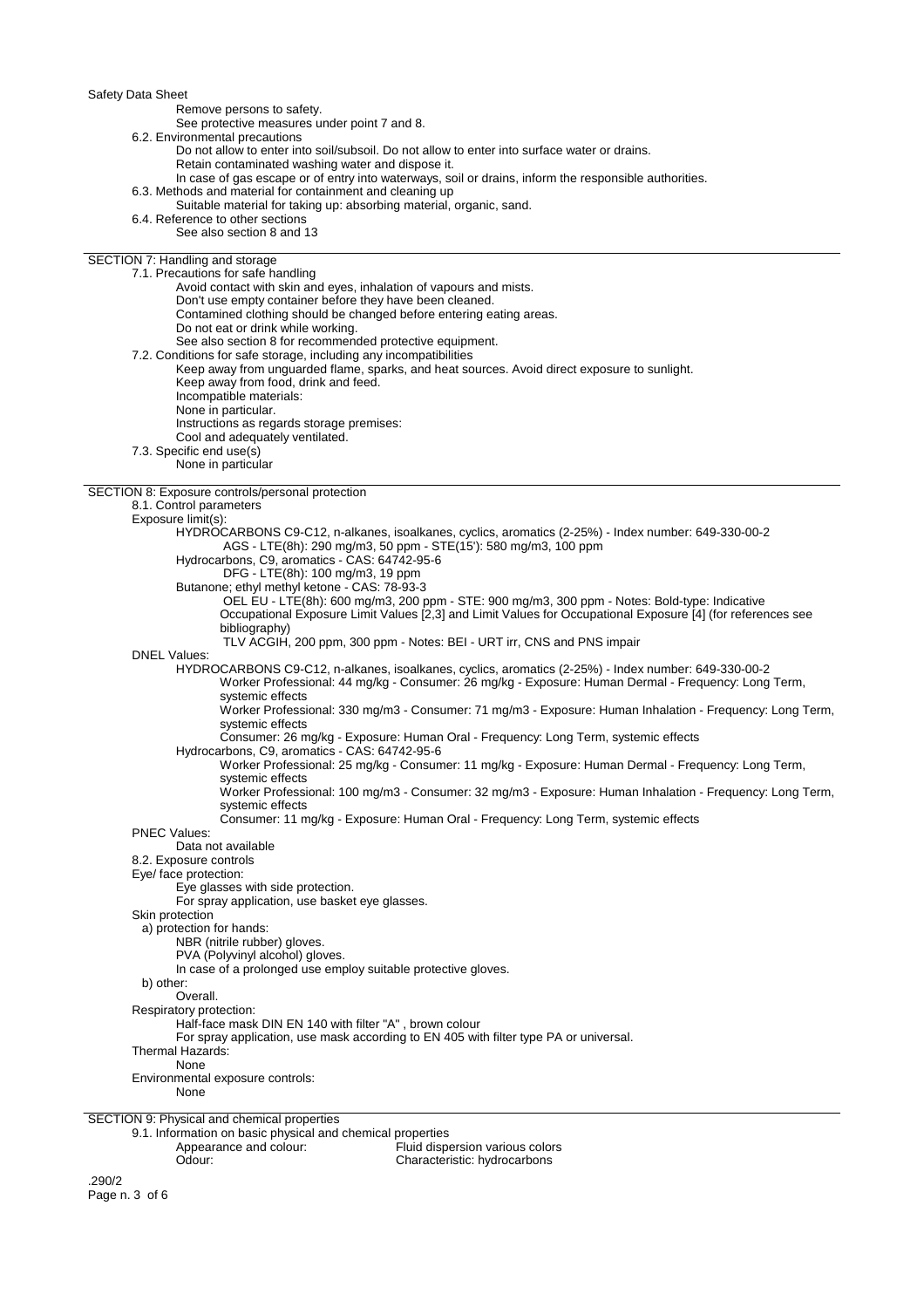Safety Data Sheet Data not available pH: Irrelevant Melting point / freezing point: Data not available Initial boiling point and boiling range: Data not available Solid/gas flammability: Upper/lower flammability or explosive limits: Data not available Vapour density: Data not available Flash point:  $\frac{41^{\circ}C}{150}$  (ISO 13736)<br>Evaporation rate: Data not available Data not available<br>Data not available Vapour pressure:<br>Relative density: 1165 - 1255 g/l a 20°C<br>Insoluble Solubility in water: Solubility in oil: Miscible Miscible<br>
Partition coefficient (n-octanol/water): Data not available Partition coefficient (n-octanol/water): Data not available Auto-ignition temperature: Data not available<br>
Decomposition temperature: Data not available Decomposition temperature: Viscosity: 1700 - 6500 cP 20°C<br>
Explosive properties: Data not available Explosive properties: Oxidizing properties: Data not available 9.2. Other information Miscibility: **Data not available**<br>
Fat Solubility: **Data not available** Data not available Conductivity: Conductivity: Data not available Substance Groups relevant properties: Data not available Note: The data herein refer to QC when the product was put on the market. SECTION 10: Stability and reactivity 10.1. Reactivity Stable under normal conditions 10.2. Chemical stability Stable under normal conditions 10.3. Possibility of hazardous reactions None 10.4. Conditions to avoid Stable under normal conditions. 10.5. Incompatible materials Avoid contact with combustible materials. The product could catch fire. 10.6. Hazardous decomposition products None. SECTION 11: Toxicological information 11.1. Information on toxicological effects Toxicological information of the mixture: Data not available Toxicological information of the main substances found in the mixture: HYDROCARBONS C9-C12, n-alkanes, isoalkanes, cyclics, aromatics (2-25%) - Index number: 649-330-00-2 a) acute toxicity: Test: LD50 - Route: Oral - Species: Rat > 15000 mg/kg Test: LD50 - Route: Skin - Species: Rabbit > 3400 mg/kg Test: LC50 - Route: Inhalation Vapour - Species: Rat > 13.1 mg/L - Duration: 4h Hydrocarbons, C9, aromatics - CAS: 64742-95-6 a) acute toxicity: Test: LD50 - Route: Oral - Species: Rat = 3592 mg/kg Test: LD50 - Route: Skin - Species: Rabbit > 3160 mg/kg Test: LC50 - Route: Inhalation - Species: Rat > 6193 mg/m3 - Duration: 4h Butanone; ethyl methyl ketone - CAS: 78-93-3 a) acute toxicity: Test: LD50 - Route: Oral - Species: Rat = 2737 mg/kg Test: LD50 - Route: Skin - Species: Rabbit = 6480 mg/kg Test: LC50 - Route: Inhalation - Species: Rat = 23.5 mg/L - Duration: 8h If not differently specified, the information required in Regulation 453/2010/EC listed below must be considered as N.A.: a) acute toxicity; b) skin corrosion/irritation; c) serious eye damage/irritation; d) respiratory or skin sensitisation; e) germ cell mutagenicity; f) carcinogenicity; g) reproductive toxicity; h) STOT-single exposure; i) STOT-repeated exposure; j) aspiration hazard. SECTION 12: Ecological information

12.1. Toxicity

Adopt good working practices, so that the product is not released into the environment.

Toxic to aquatic organisms, may cause long-term adverse effects in the aquatic environment.

HYDROCARBONS C9-C12, n-alkanes, isoalkanes, cyclics, aromatics (2-25%) - Index number: 649-330-00-2

.290/2 Page n. 4 of 6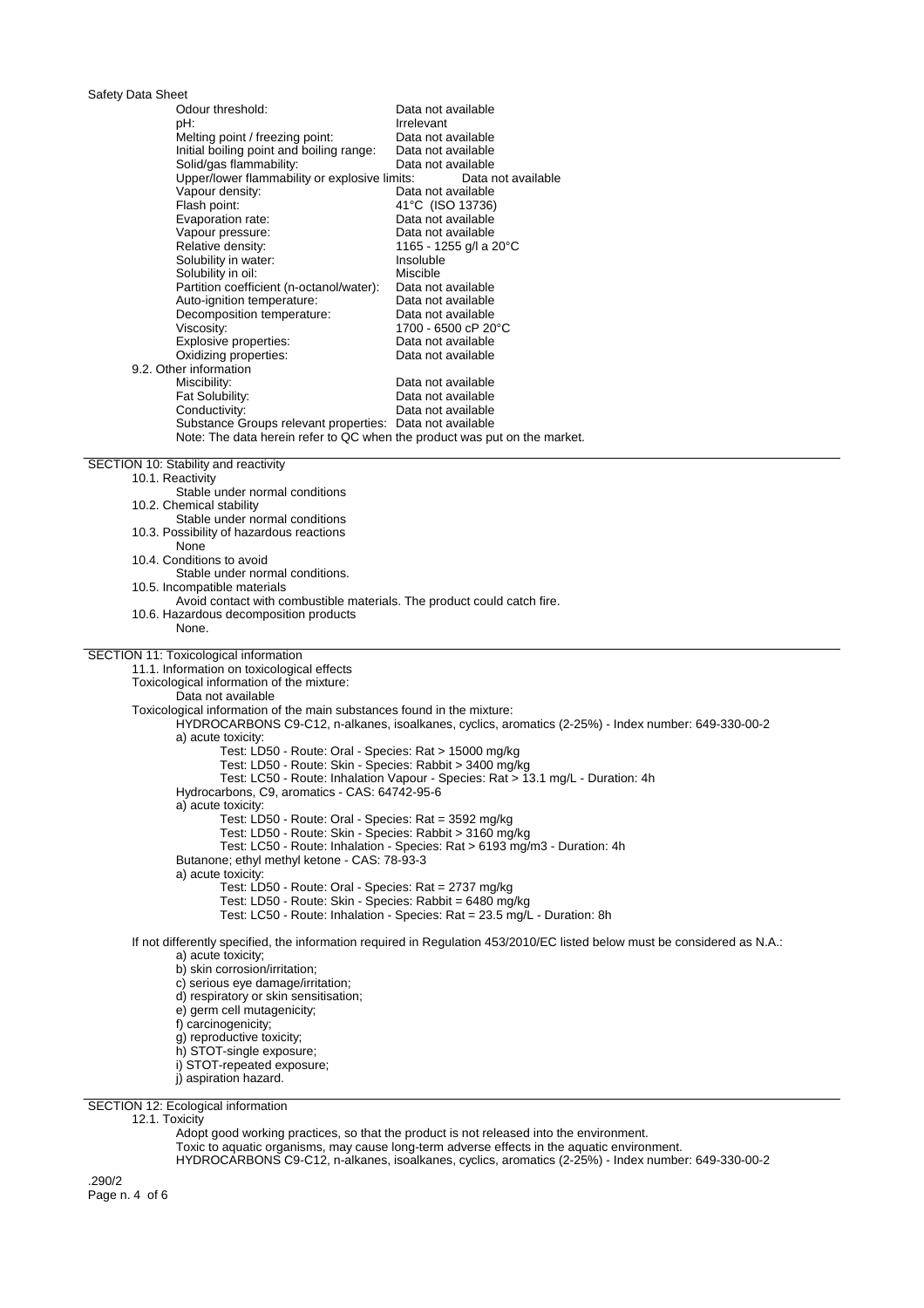| Safety Data Sheet                                                                   |                                                                                                                           |
|-------------------------------------------------------------------------------------|---------------------------------------------------------------------------------------------------------------------------|
| a) Aquatic acute toxicity:                                                          |                                                                                                                           |
|                                                                                     | Endpoint: EC50 - Species: Daphnia > 10 mg/L - Duration h: 48                                                              |
|                                                                                     | Endpoint: EC50 - Species: Algae > 4.6 mg/L - Duration h: 72                                                               |
|                                                                                     | Endpoint: LC50 - Species: Fish > 10 mg/L - Duration h: 96                                                                 |
| Hydrocarbons, C9, aromatics - CAS: 64742-95-6                                       |                                                                                                                           |
| a) Aquatic acute toxicity:                                                          |                                                                                                                           |
|                                                                                     | Endpoint: EC50 - Species: Daphnia = 3.2 mg/L - Duration h: 48                                                             |
|                                                                                     | Endpoint: LC50 - Species: Fish = 9.2 mg/L - Duration h: 96                                                                |
| Butanone; ethyl methyl ketone - CAS: 78-93-3                                        |                                                                                                                           |
| a) Aquatic acute toxicity:                                                          |                                                                                                                           |
|                                                                                     | Endpoint: EC50 - Species: Algae > 100 mg/L - Duration h: 48                                                               |
| 12.2. Persistence and degradability                                                 |                                                                                                                           |
| Data not available                                                                  |                                                                                                                           |
| 12.3. Bioaccumulative potential                                                     |                                                                                                                           |
| Data not available                                                                  |                                                                                                                           |
| 12.4. Mobility in soil                                                              |                                                                                                                           |
| Data not available                                                                  |                                                                                                                           |
| 12.5. Results of PBT and vPvB assessment                                            |                                                                                                                           |
| vPvB Substances: None - PBT Substances: None                                        |                                                                                                                           |
| 12.6. Other adverse effects<br>None                                                 |                                                                                                                           |
|                                                                                     |                                                                                                                           |
| SECTION 13: Disposal considerations                                                 |                                                                                                                           |
| 13.1. Waste treatment methods                                                       |                                                                                                                           |
|                                                                                     | Recover if possible. In so doing, comply with the local and national regulations currently in force.                      |
| Waste should not be disposed of by release to sewers.                               |                                                                                                                           |
|                                                                                     | Contaminated packaging thinners and cleaning diluents must be landfilled.                                                 |
|                                                                                     |                                                                                                                           |
| SECTION 14: Transport information                                                   |                                                                                                                           |
| 14.1. UN number                                                                     |                                                                                                                           |
| ADR-UN number:                                                                      | <b>UN 1263</b>                                                                                                            |
| 14.2. UN proper shipping name                                                       |                                                                                                                           |
| ADR-Shipping Name:                                                                  | Paint, environmentally hazardous                                                                                          |
| 14.3. Transport hazard class(es)                                                    |                                                                                                                           |
| ADR-Class:                                                                          | 3                                                                                                                         |
| 14.4. Packing group                                                                 | Ш                                                                                                                         |
| ADR-Packing Group:<br>14.5. Environmental hazards                                   |                                                                                                                           |
| <b>ADR-Enviromental Pollutant:</b>                                                  | Yes                                                                                                                       |
| 14.6. Special precautions for user                                                  |                                                                                                                           |
| <b>ADR-Tunnel Restriction Code:</b>                                                 | D/E                                                                                                                       |
| 14.7. Transport in bulk according to Annex II of MARPOL73/78 and the IBC Code       |                                                                                                                           |
| Data not available                                                                  |                                                                                                                           |
|                                                                                     |                                                                                                                           |
| SECTION 15: Regulatory information                                                  |                                                                                                                           |
|                                                                                     | 15.1. Safety, health and environmental regulations/legislation specific for the substance or mixture                      |
| Dir. 67/548/EEC (Classification, packaging and labelling of dangerous substances).  |                                                                                                                           |
| Dir. 99/45/EEC (Classification, packaging and labelling of dangerous preparations). |                                                                                                                           |
|                                                                                     | DIR.2004/42/CE. Subcategory i Type BS limit COV 500 g/l. Contained in product < 500 g/l.                                  |
| Regulation (EU) No 528/2012 and subsequent amendments.                              |                                                                                                                           |
| Dir. 98/24/EC (Risks related to chemical agents at work).                           |                                                                                                                           |
| 2009/161/UE.                                                                        | Directive 2000/39/CE (Occupational exposure limit values) and subsequent modifications: 2004/37/CE, 2006/15/CE and        |
| Dir. 2006/8/EC                                                                      |                                                                                                                           |
| Regulation (EC) n. 1907/2006 (REACH)                                                |                                                                                                                           |
| Regulation (EC) n. 1272/2008 (CLP)                                                  |                                                                                                                           |
| Regulation (EC) n. 790/2009 (ATP 1 CLP) and (EU) n. 758/2013                        |                                                                                                                           |
| Regulation (EU) n. 453/2010 (Annex I)                                               |                                                                                                                           |
| Regulation (EU) n. 286/2011 (ATP 2 CLP)                                             |                                                                                                                           |
| Regulation (EU) n. 618/2012 (ATP 3 CLP)                                             |                                                                                                                           |
|                                                                                     | Restrictions related to the product or the substances contained according to Annex XVII Regulation (EC) 1907/2006 (REACH) |
| and subsequent modifications:                                                       |                                                                                                                           |
| None                                                                                |                                                                                                                           |
| Where applicable, refer to the following regulatory provisions :                    |                                                                                                                           |
|                                                                                     | Directive 2003/105/CE ('Activities linked to risks of serious accidents') and subsequent amendments.                      |
|                                                                                     |                                                                                                                           |
| Regulation (EC) nr 648/2004 (detergents).                                           |                                                                                                                           |
| 1999/13/EC (VOC directive)                                                          |                                                                                                                           |
|                                                                                     |                                                                                                                           |
| 15.2. Chemical safety assessment                                                    |                                                                                                                           |
| No.                                                                                 |                                                                                                                           |
|                                                                                     |                                                                                                                           |
| SECTION 16: Other information                                                       |                                                                                                                           |
| Full text of phrases referred to in Section 3:<br>R <sub>10</sub> Flammable.        |                                                                                                                           |

R51/53 Toxic to aquatic organisms, may cause long-term adverse effects in the aquatic environment.

.290/2

R36 Irritating to eyes.

R37 Irritating to respiratory system.